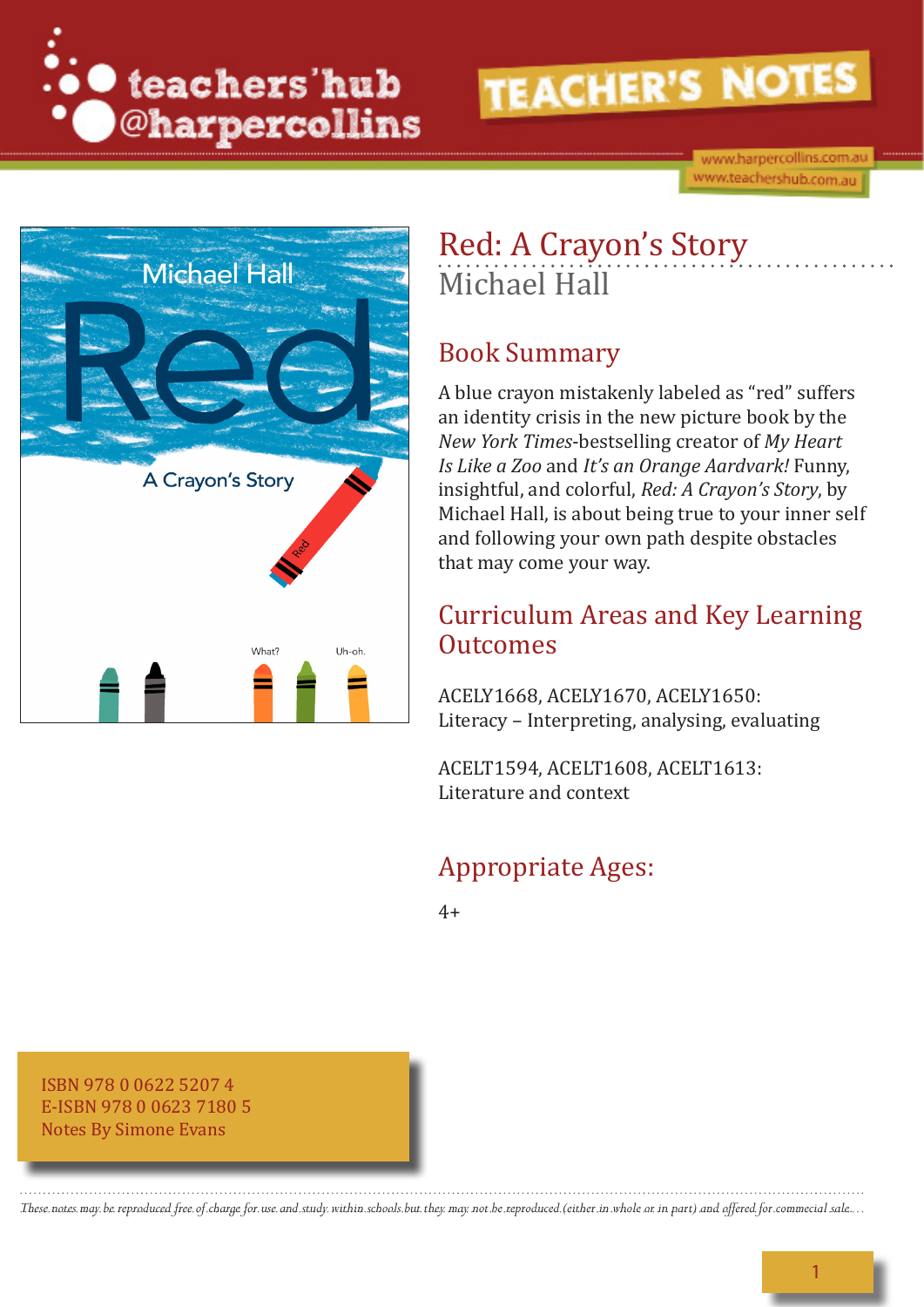

ww.harpercollins.cor ww.teachershub.com.au



## Red: A Crayon's Story

Michael Hall

## Red: A Crayon's Story Michael Hall

## Contents

• Introduction • About the Author–Illustrator

#### Study Notes on Themes and Curriculum Areas

#### a) Themes and Key Discussion Points

- Being True to Yourself
- Appreciating Difference
	- Friendship

#### b) Classroom Questions and Activities (Linked with Themes)

- During Reading: Questions For Discussion
- After Reading: Oral Language Activities
- Visual Arts Project: Exploring Colour

## Bibliography

## About the Author of the Notes





## Introduction

Red is a crayon. He has a bright red label but he is, in fact, blue. Red's teacher tries to help him be red (let's draw strawberries!), his mother tries to help him be red by sending him out on a playdate with a yellow classmate (go and draw a nice orange!), and the scissors try to help him be red by snipping his label so that he has room to breathe. But Red is miserable. He just can't be red, no matter how hard he tries! Finally, a brand-new friend (in the form of a berry crayon) offers a brand-new perspective, and Red discovers what readers have known all along. He's blue!

This story is appropriate for pre-school aged groups but could also be used in Primary School rooms and the activities have been designed with this in mind. You may wish to modify them for your own group.

Michael Hall is the creator of the New York Times-bestselling picture book *My Heart is Like a Zoo*, the acclaimed *Perfect Square, Cat Tale*  and *It's an Orange Aardvark!* Michael is also an award-winning graphic designer whose work has been widely recognised for its simple and engaging approach. Michael lives in Minnesota with his wife, two daughters and a pig named

These notes may be reproduced free of charge for use and study within schools but they may not be reproduced (either in whole or in part) and offered for commecial sale... These notes may be reproduced free of charge for u



ww.harpercollins.cor www.teachershub.com.au

Petunia. He loves art supplies, especially pencils, crayons, scissors and tape.

Students and teachers can visit Michael's website for examples of his work and read more about his other books: http://www. michaelhallstudio.com/

## About the Author –Illustrator

Teachers can also access a fantastic interview with Michael here: http://www.mackinviaconnext.com/2014/07/09/michael-hall/

## Study notes on Themes and Curriculum Areas

#### **a) Themes and Key Discussion Points**

#### **Being True to Yourself**

Red is a crayon. He is labelled 'red' but he is actually blue inside. He can't draw a red line no matter how hard he tries, and he tries VERY hard. Trying to be red is making him miserable, until one day a new friend suggests that maybe he could draw something blue: the ocean. Being blue comes naturally to Red and he celebrates by drawing everything blue: bluebells, a blue whale, a blue sky ... he is so happy to finally just be himself!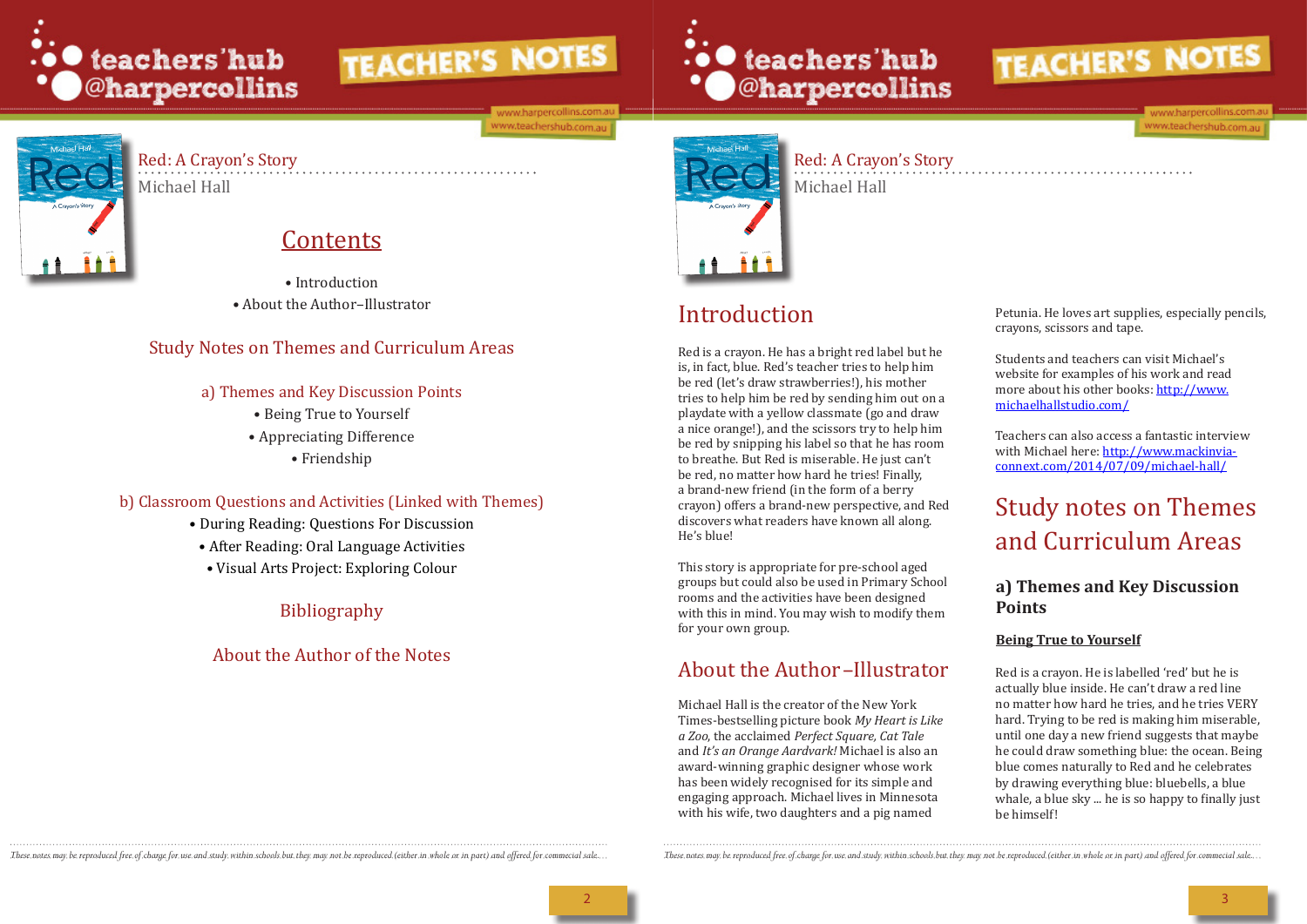

ww.harpercollins.com ww.teachershub.com.au

# **O** teachers'hub<br>
● © harpercollins

## Red: A Crayon's Story

Michael Hall

Red: A Crayon's Story Michael Hall

This story is about being true to your inner-self and following your own path.

#### **Key discussion points:**

• Red tries to practise drawing the red strawberries with his teacher, Scarlet (pages 6–7). *It's good to practise doing things but can*  **everything** *be practised? Can we practise being something that we are not? What are some things we can practise?* (e.g. a sports game, a language, mathematics) W*hat are some things we can't practise?* (e.g. being taller, having green eyes)

• Red has been 'labelled' as red but he is actually blue inside. People can be given labels too. Labelling someone means describing them in a single word (e.g. greedy, lazy, a thief, a clown). *What is the problem with giving someone a 'label'? Would you like to be given a label?*

*• Have you ever felt like you needed to pretend to be something that you are not? Or pretended to feel a certain way about something when you didn't? If you did, why did you do it and how did it make you feel afterwards?* 

#### **Appreciating Difference**

There are lots of different coloured crayons in this story and they are each able to draw different things; they all have something to

offer. Being different can be hard sometimes but it is important to be brave and celebrate yourself for who you are and what you have to offer. Also, success in today's world (and tomorrow's) depends on being able to understand, appreciate, and work with others who are different from us. This story reminds us to appreciate difference.

#### **Key discussion points:**

• Red's mother, Olive, suggests (pages 8–9) that he 'mix' with the other colours. She asks him to mix with the colour yellow to draw 'a big orange'. *Why is it important to mix with other kinds of people? Would you learn as much about the world if you only mixed with people like yourself?* 

• When Red draws the blue sea (pages 30–31) he is surprised and happy because 'It was easy!' It is important to remember that different people are good at different things. You might be good at something that a friend needs more practise at, or vice versa. *What comes naturally to you without even trying? Can you think of a time when your special skill was particularly useful?* 

#### **Friendship**

When Red makes a new friend (Berry) everything changes. Berry helps Red discover



his special skill: he can draw perfect blue lines! This story reminds us that sometimes a special friend might see something in us that no-one else knew was there.

#### **Key discussion points:**

• When Berry asks Red to try and draw the blue ocean he sees Red for who he really is – a blue crayon. *Do you have a special friend who you feel comfortable just 'being yourself' around? What are some of the things you like to do together? How do you feel when you spend time together?*

#### **Key Learning Outcomes:**

- Identification with key ideas in the novel.
- Ability to discuss and argue key concepts.

#### **b) Classroom questions and activities (linked with themes)**

#### **During reading: questions for discussion**

These questions can be discussed after the story has been read through once, or upon a second reading. They are designed to support students' engagement with the text and develop their visual literacy and comprehension skills.

• *What is funny about the very first page of the story (page 1)? Why does the pencil assume Red is the colour red?*

These notes may be reproduced free of charge for use and study within schools but they may not be reproduced (either in whole or in part) and offered for commecial sale... These notes may be reproduced free of charge for u



ww.harpercollins.cor www.teachershub.com.au

*• What is Red drawing on pages 2–3? What clues tell us it is a fire engine?*

• Red tries hard to draw the strawberries but he just cannot do it*. Have you ever felt like you just cannot do something? When? Why?*

• On pages 10–11 Yellow and Red decide to make a big orange 'orange' but they end up with a big green one. *What do you think that big green 'orange' would smell like and/or taste like?* 

• Look at the different text types (fonts) that Michael Hall uses for the narrator (the pencil) and the other characters (the crayons) as well as the way the type is arranged on the page. *Why do you think he has made these choices?* 

• Look at pages 7 and 8. Older people (like teachers and parents) are usually taller than us. Not always, but **usually**. *Think about the life of a crayon. Why would Michael Hall draw Red's teacher Scarlet as shorter than Red? Why are his grandparents (pages 12–13) shorter than Scarlet? Could you apply this rule of 'ageing' to pencils and rubbers too?* 

• On pages 16–17 all the other crayons 'seemed to have something to say'. *Why isn't it nice to talk about someone behind their back? How might Red feel if he heard that he was 'lazy' or wasn't 'applying' himself? How would you feel if you overheard something like that about yourself? What about when you have said something mean? How did it make you feel afterwards?*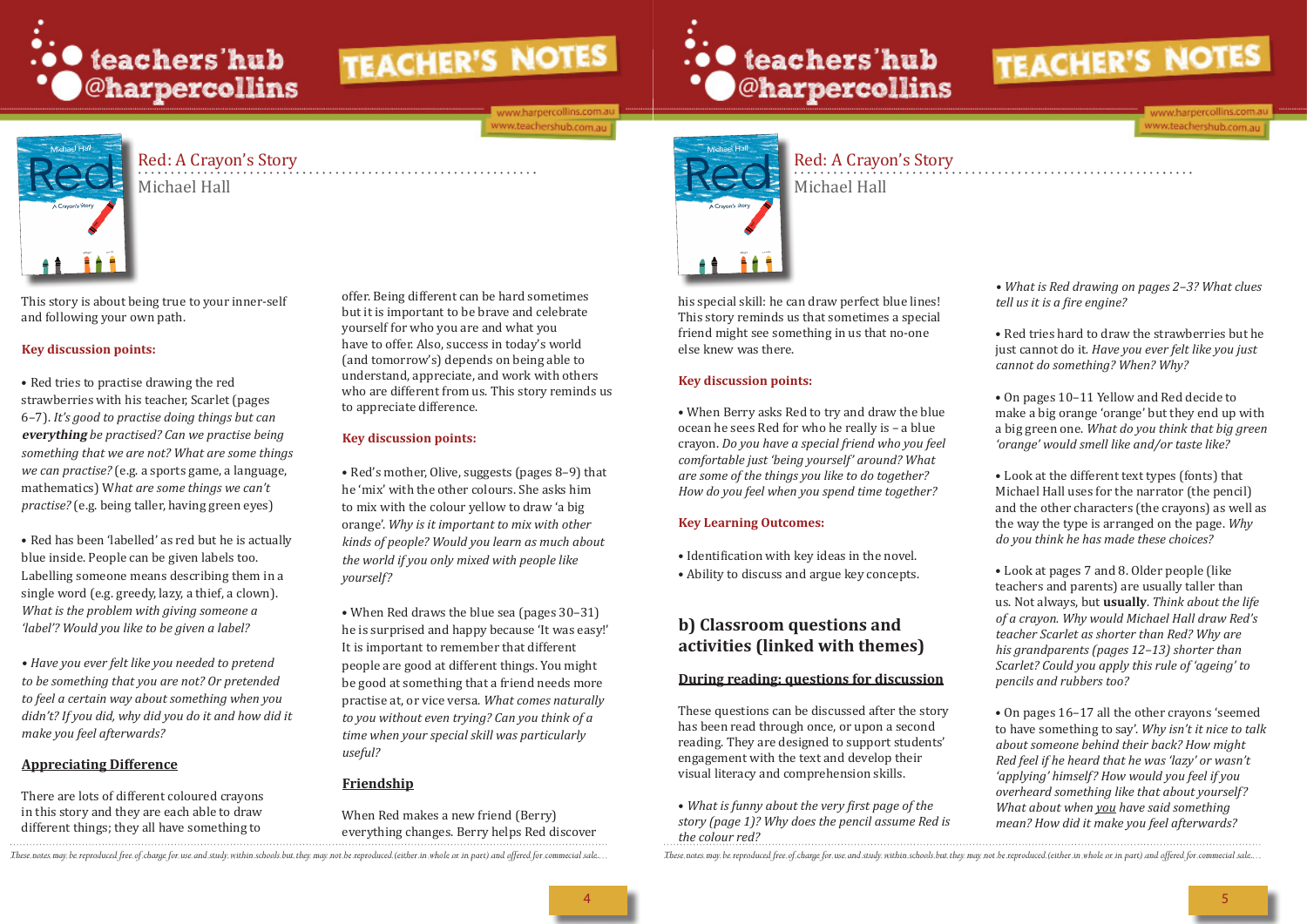

ww.harpercollins.com ww.teachershub.com.au

## ... teachers'hub **\* O**@harpercollins



## Red: A Crayon's Story

Michael Hall

Red: A Crayon's Story Michael Hall

• On pages 22–23 Red is still wearing the masking tape. *What does the tape look like? Does it make you feel a certain way about him?*

• Berry convinces Red to try and draw the ocean (pages 26–31). *When have you surprised yourself by trying something new and finding it is not so difficult after all?*

#### **After reading: oral language activities**

• Each student's name needs to be written on a paddle-pop stick and collected in a cup. Students are then selected at random to retell the story in sequence, including as much detail as possible and using an expressive speaking voice.

• Ask students to sit in a circle. Show them pages 32–33 (the moment Red realises he is blue inside and creates a series of beautiful blue drawings). Go around the circle and in turn, name a person, place or thing that is blue. Keep going around the circle until all the ideas are exhausted and someone is 'out'. Repeat with the colours yellow, red, purple, brown, orange and green. Anyone who cannot think of something is also 'out' until a winner (or small group of winners) remains.

• On page 35 Red's teacher remarks that he is 'really reaching for the sky'. Explore this

expression with the students – explaining that the expression (idiom) means to 'aim high'. Encourage students to suggest some other conversations and situations where this expression could be used.

#### **Visual Arts Project: Exploring Colour**

#### **Build and explore a colour wheel.**

Students should follow step-by-step directions to create their own accurate colour wheel (download the printable template from http:// www.artyfactory.com/color\_theory/the\_color wheel.htm). This wheel should be made using crayon, to strengthen the connections with the book. Connected colour activities are listed below and can be explored over a number of different lessons. (Once the wheel is completed, students should attach it to a larger, white piece of cardboard so the remaining activities can be completed around it.)

• Explain what 'warm' and 'cool' colours are. Look at a series of landscapes online and practise naming each as 'warm' or 'cool' ( a Google image search of 'desert+landscapes' 'antarctic+landscapes' 'tropical rainforest' and 'coral reefs' will provide you with some excellent examples. Students should then clearly label the warm and cool colours around the outside of the colour wheel.



• Explain where the opposite (contrasting) colours are on the wheel. Have students look for contrasting colours in the classroom. Take a repeating colouring pattern (download template from http://www.indigoimage.com/ freebies/repeat\_pattern\_indigo\_image.pdf) and choose two contrasting colours to colour it in with. Discuss how the contrasting colours create visual interest.

• On pages 12–13 Red's grandparents suggest that maybe he has trouble drawing red lines because he isn't 'warm enough'. Ask students to explain why a scarf won't help Red become a 'warm' colour! Have students draw a little red scarf over the 'warm' colours on the wheel. They might also like to draw them some winter mittens and a log fire! Choose some 'cool' items to draw over the cool colours.

• Red's teacher is named Scarlet (page 5). Ask students if they have heard of the colour scarlet or of 'berry', the colour of Red's new friend? Ask students to decide where all the colours in the book belong on their colour wheel and to draw them in the correct spot. Crayons they should draw are: Amber, Berry, Fuchsia, Grape, Army Green, Steel Grey, Sunshine and Teal (pages 16–17), Olive (page 8), Scarlet (page 7), and Crimson and Violet (page 14). The book should be available for students to reference.

These notes may be reproduced free of charge for use and study within schools but they may not be reproduced (either in whole or in part) and offered for commecial sale... These notes may be reproduced free of charge for u



ww.harpercollins.com www.teachershub.com.au

#### **Colour palette self-portraits.**

On pages 14–15 all the crayons draw selfportraits. Ask students to draw their own self-portrait with oil pastels (which blend beautifully) but explain that they can only choose **one colour** that represents them best. Encourage them to think carefully about the colour wheel and experiment with blending shades of that colour. Once the drawings are finished, place them all on black display cardboard and (like the story) use pieces of brown masking tape to hold them together. Display these around the classroom.

#### **Colour blend lizard.**

Students can create the green lizard that Yellow wants to draw with Red (page 35). They should begin by using yellow and blue crayons only, before adding small torn up pieces of yellow and blue paper (the smaller the better, like a mosaic). Encourage them to step back to see the effect of these two colours mixing together. Display these around the classroom.